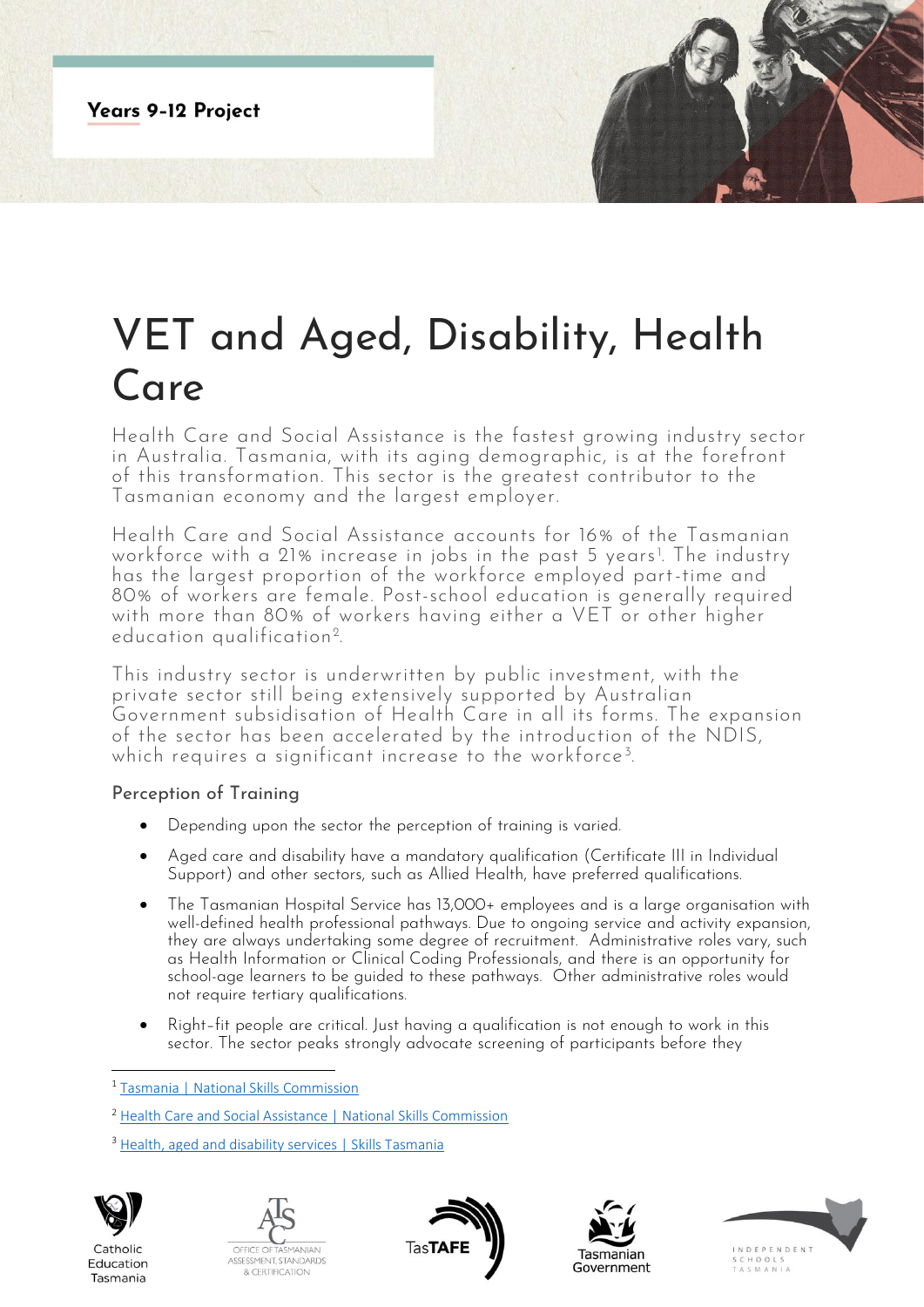undertake training and there are several tools available that detail the key personal attributes of workers within the sector.

- Delivery of these qualifications is only supported when providers ensure access to quality and relevant work placements in a health setting.
- A selection process should be undertaken before enrolment to ensure students have a suitable level of maturity to work in this industry. There are opportunities to focus on particular units rather than the full qualification.
- Training needs to be linked with employers and not delivered in isolation. Traineeships are the preferred model for training. If traineeships are not able to be delivered, then close linkages with employers are still essential, with work-placements occurring throughout the training to ensure the theory is linked with the practical workplace.
- Caution should be exercised in choosing electives in some of the qualifications as some may not be suitable for secondary students.

## Attributes for New Entrants

- Attainment of the Tasmanian Certificate of Education (TCE), and the assurance of the associated literacy, numeracy, and ICT skills, are key requirements for any person seeking a career in the community sector.
- It is a highly regulated sector so school leavers need the ability to understand the technical nature of mandated national laws and regulations which require a good standard of literacy and numeracy.
- The Royal Commissions into both Aged Care and Disability, along with the requirements of the NDIS, has seen an increasing regulatory and reporting framework for all workers within the sector.
- Employability skills are critical. Workers need to have a level of maturity to work without close supervision, to be able to make informed 'big' decisions about people's health and welfare, and to have the ability to understand when there is a need to escalate.
- Kindness, compassion, and the ability to establish clear boundaries, self-awareness and empathy are key attributes needed for many roles in the community sector. These personal attributes often mature with increasing age.
- Teamwork, problem solving and emotional intelligence, along with cultural competency, are also needed.
- The skills that are valued in school leavers include communication, a willingness to learn, foundation medical terminology, basic technology and an understanding of the National Safety and Quality Health Service (NSQHS) Standards.
- Driver's licence is often stipulated by employers as a requirement of employment.

## Preferred Training and Pathways

- It is strongly recommended that students undertaking any of these qualifications do relevant work placements in a suitable workplace. If delivery is undertaken in a school environment, strong linkages with employers are needed and vocational placements should be spread throughout the qualification.
- Some qualifications also have minimum work practice hours as a requirement. Suitable work placements for secondary students may be difficult to find.
- The sector is supportive of years 9 to 12 students engaging in the sector but work is needed to pinpoint the touch points to ensure safety and quality standards are met and resource constraints are considered.